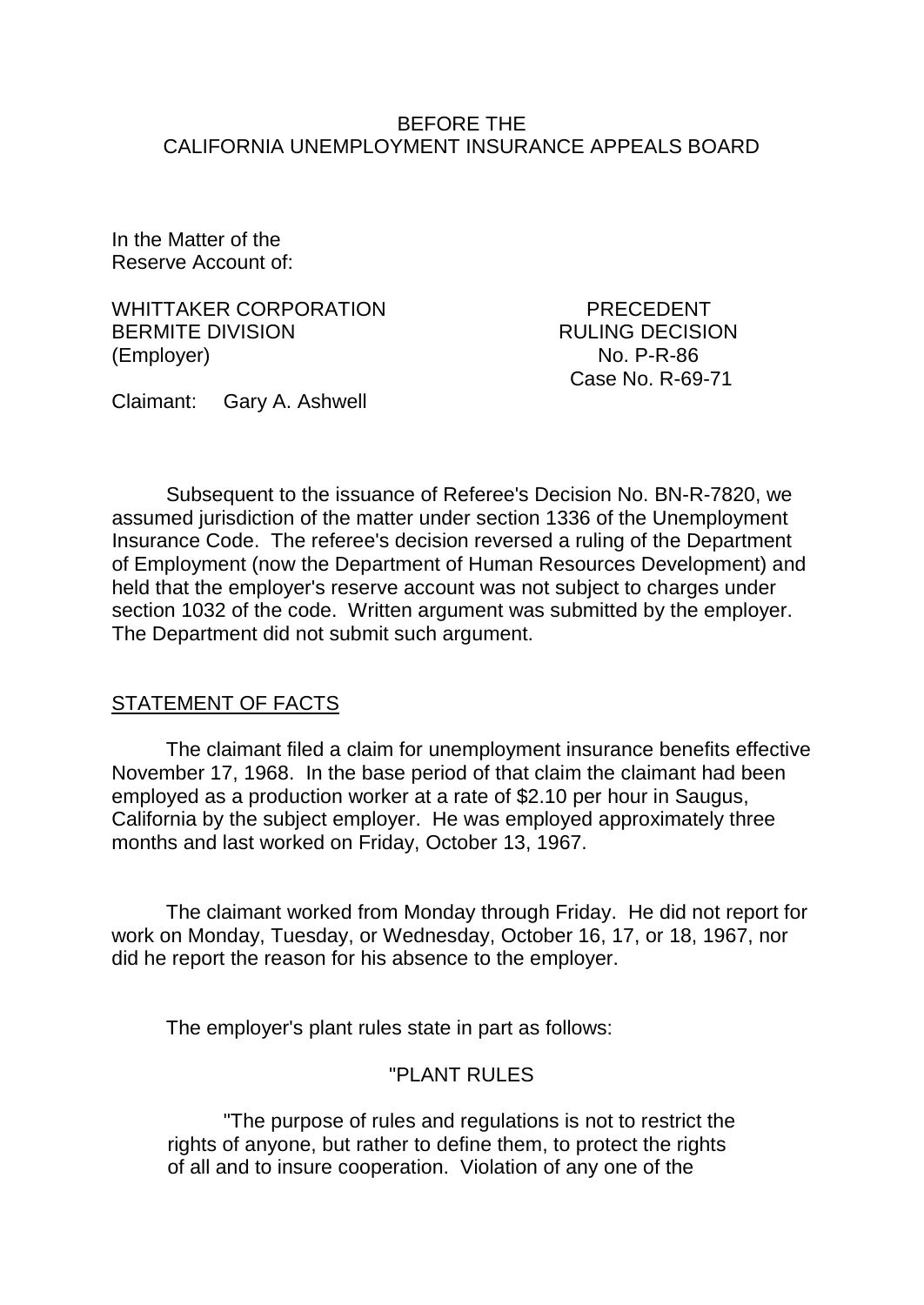following rules will be grounds for discplinary [sic] action, including discharge.

\* \* \*

"6. Being absent for a period of three consecutive working days without notifying the Personnel Office. (Employees should call in each day of absence.)"

The claimant was aware of the plant rule.

On Thursday, October 19, 1967, the claimant reported to the employer's plant. At that time he signed a termination of employment form which stated in part:

"State in detail reason for Termination. Terminated-Plant rule #6 unreported absence for a period of more than three days. P. U. [pick up] Last Check."

There is no evidence of record as to the reason for the claimant's absence or failure to notify the employer. The Department was unable to obtain any information from the claimant and the employer had no information concerning this matter. There is no evidence of record as to why the claimant reported to the employer on October 19, 1967, whether to pick up his check or whether to return to work.

### REASONS FOR DECISION

Section 1032 of the Unemployment Insurance Code provides that an employer's account shall be relieved of benefit charges if it is ruled under section 1030 of the code that the claimant left his employment voluntarily and without good cause or was discharged for misconduct connected with his work.

The Attorney General of the State of California, in Attorney General Opinion No. 52-99 of July 9, 1952 (20 Ops. Cal. Atty. Gen. 23), stated in part as follows:

"If the determination by the Department of Employment is adverse to the employer and the issue to presented to a referee or the Appeals Board, the burden of proof, i.e., the burden of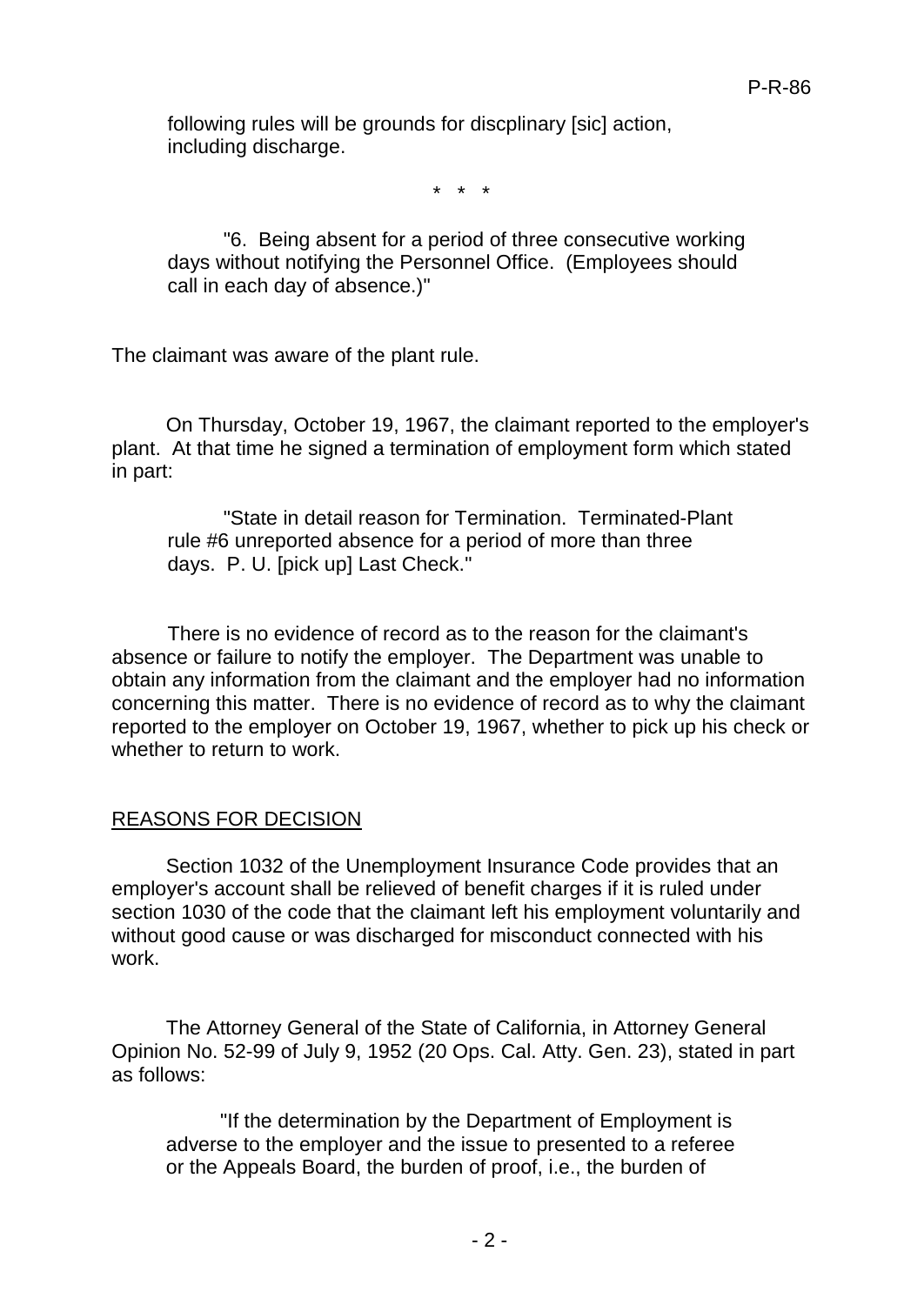producing convincing evidence to establish the affirmative of the issue, rests upon the employer and if he produces no evidence or the evidence he produces does not carry conviction, then his account must be charged. But if the employer produces evidence which establishes a prima facie case, then the burden of going forward with the evidence shifts to the Department of Employment and if it produces no evidence or the evidence it produces is so weak as not to refute the prima facie case of the employer, then the determination should be in favor of the employer."

We quoted from this opinion in Appeals Board Decision No. P-R-15. We have been guided by this opinion in many cases over the years since its issuance. We believe that the employer has established a prima facie case that the claimant was discharged for violation of Plant Rule No. 6, unreported absence for three consecutive working days, and that the discharge was for misconduct in connection with the work. The burden of going forward with the evidence shifted to the Department and it produced no evidence to refute the prima facie case of the employer.

Inherent in the facts in this case is the issue of whether the claimant had voluntarily left his work. The issue of whether absence from work without notice to the employer constitutes a voluntary leaving or a discharge for unreported absence is one which has plagued the board for many years.

In Ruling Decision No. 121, the facts were as follows:

"The claimant [Seipp] was employed as a cab driver by this employer commencing September 25, 1956 and last worked on October 6, 1956. He did not report for duty or contact the employer on October 7, 1956 or at any time thereafter. The employer held the claimant's time card for seven working days and then marked it as a discharge. There is no evidence that the employer ever notified the claimant of its action and it had no knowledge of the reasons for the claimant's absence from work."

We held in that case that the claimant voluntarily left the employer's employ and that marking its records with the word "discharge" was simply the performance of a clerical function by the employer.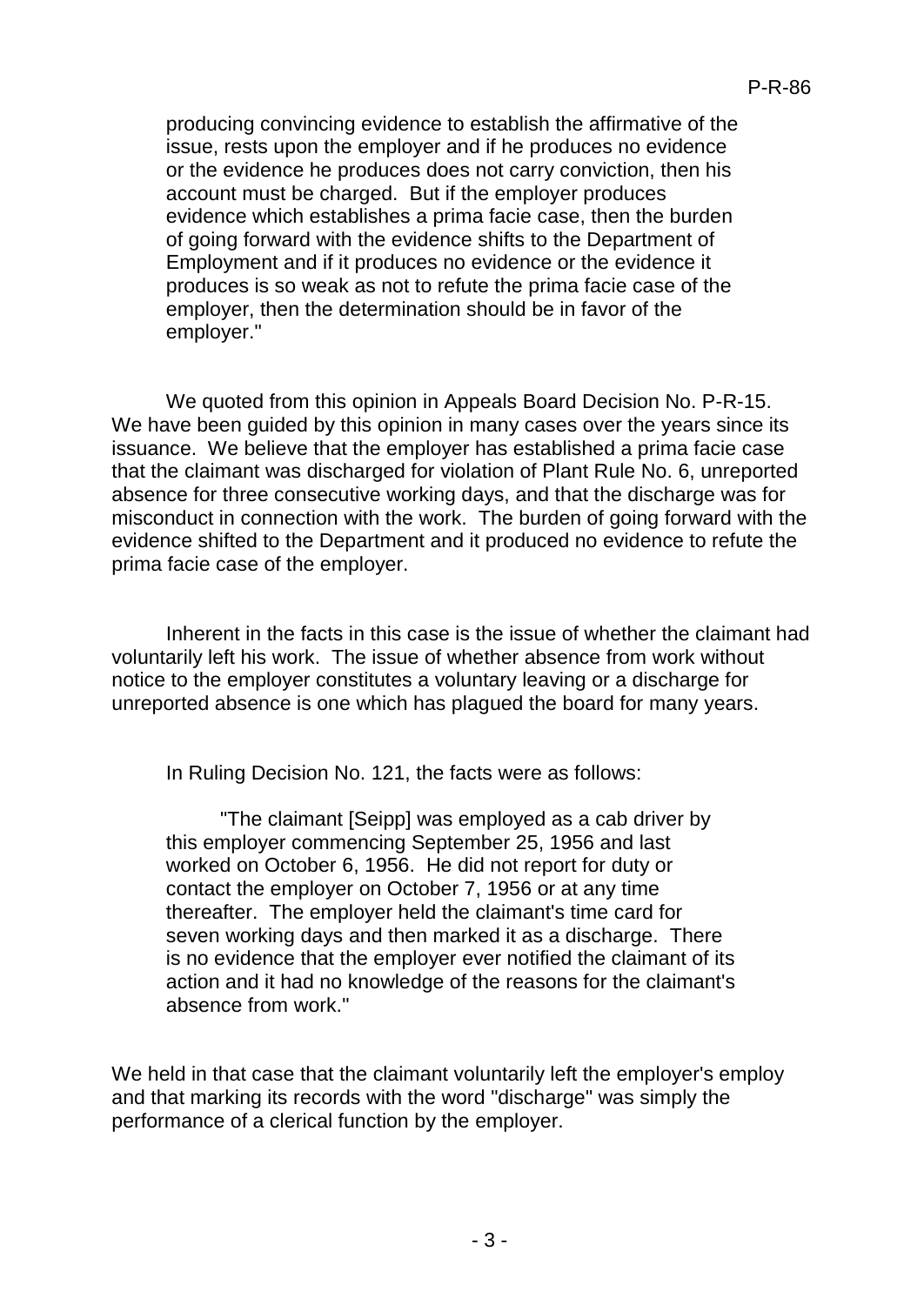That matter was appealed to the courts and in the case of Yellow Cab Company v. California Unemployment Insurance Appeals Board (1961), 194 Cal. App. 2d 343, 15 Cal. Rptr. 425, the District Court of Appeal stated in part, as follows:

"Thus inherent in the inquiry is the question - did Seipp's act of failing to appear for work on October 7 constitute a voluntary leaving of his employment - if it did, it was the final act of terminating the employment relationship, regardless of why he quit or whether he had good cause to do so (respondent concedes that there is no sufficient evidence in the record to show that Seipp did not have good cause for quitting), and respondent's subsequent act of 'discharge' was wholly ineffective; if it did not, the employment relationship continued and respondent could, and did seven days later, properly discharge him for an infraction of a company rule regarding unauthorized absence from work. Respondent concedes that Seipp cannot in fact be discharged by it unless the employment relationship existed between them at the time. . . submitting that the evidence supports his discharge for misconduct 'assuming Seipp had not earlier terminated the employment relationship.' . . . Thus, if the evidence shows that the employment relationship ended on October 7, Seipp thereafter was no longer an employee of the respondent subject to its control, was under no obligation to report or duty to return to work and could be neither guilty of misconduct in connection with his work nor discharged from its employ; and that respondent after seven days marked his time card as a 'discharge' could constitute at most a clerical act or record entry made for its own convenience in keeping its books."

\* \* \*

"Respondent's act of marking Seipp's time card as a 'discharge' seven working days after he quit does not alter the effectiveness of Seipp's termination. Having severed his employment relationship on October 7, Seipp neither was bound by company regulations nor continued under respondent's control, thus, he could not have been guilty of misconduct or subject to discharge by respondent. Although leaving without notice may not be the best way to sever an employment relationship, it does not here affect the validity or effectiveness of his act of quitting. Further, we entertain a doubt that respondent then actually intended its act of discharge to terminate any employment relationship, for it never attempted to notify Seipp of its action. Marking Seipp's time card as a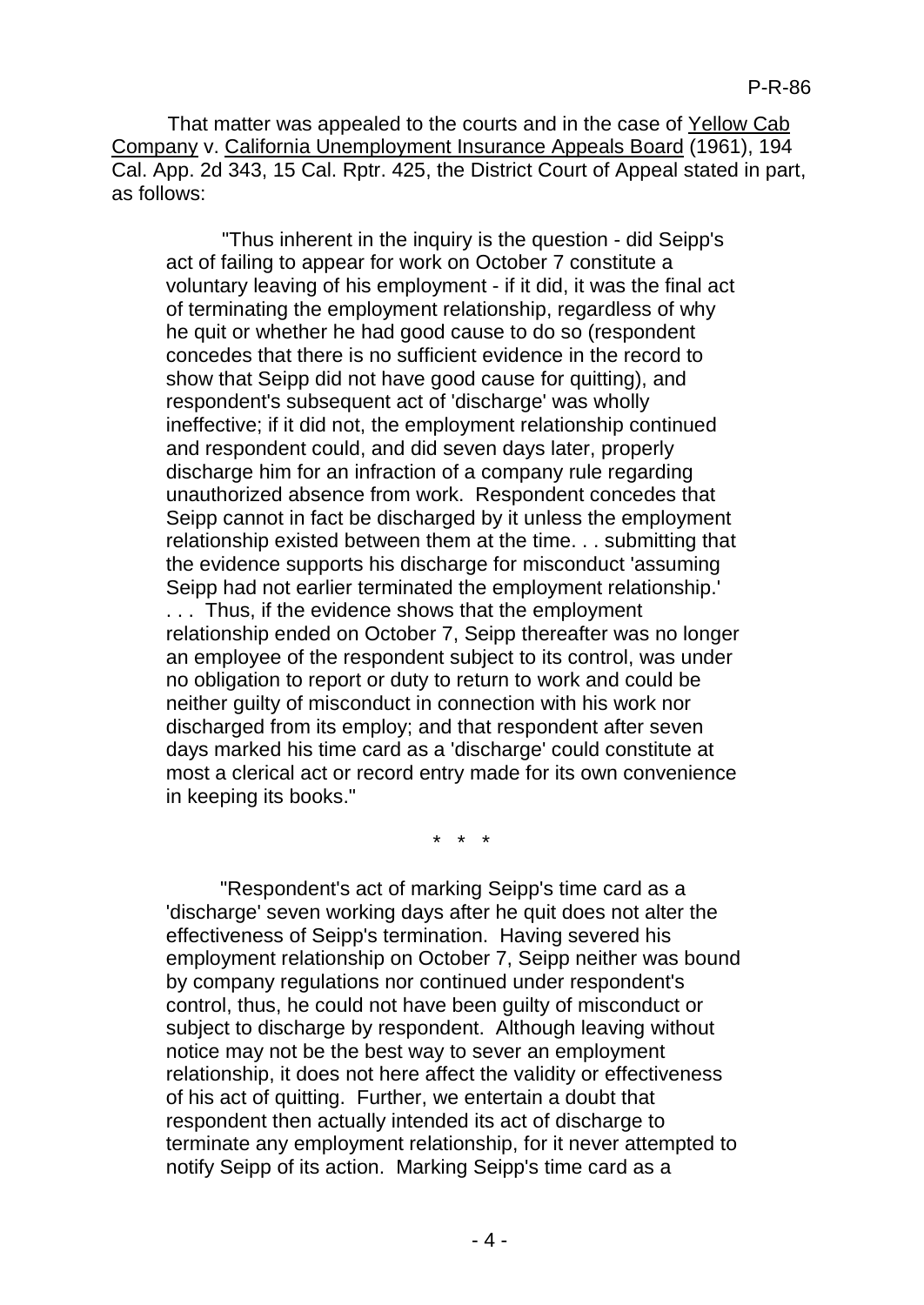'discharge' was no more, and then intended to be no more than a clerical function merely acknowledging in respondent's books and records, for its own convenience, that the employment relationship between it and Seipp had been terminated."

In Yellow Cab Company, supra, the court concluded from the circumstances surrounding the claimant's failure to report for work that he voluntarily left the work.

In the instant case there is no evidence in the record concerning the reason that the claimant failed to report to work and failed to notify the employer of his absence. Absence alone cannot, as a matter of law, be held to be a voluntary leaving. Here, the employer did more than make a mere record entry. It notified the claimant that he was discharged and the claimant acquiesced in the employer's action as indicated by his signing of the termination notice.

Section 1030(c) of the Unemployment Insurance Code now provides that if the claimant voluntarily leaves the employer's employ without notification to the employer of the reasons therefor, and if the employer submits all of the facts within its possession concerning such leaving within the applicable time period, such leaving will be presumed to be without good cause.

We also are cognizant of our holding in Ruling Decision No. 136 to the effect that the employer may not benefit from such presumption where, having had a full opportunity to ascertain the reasons for the claimant's leaving, it made no effort to do so.

Here, however, we have found that the employer has established a prima facie case that it discharged the claimant. The department then incurred the burden of going forward with the evidence. It failed to do so, and therefore in this case we need not concern ourselves with the issue of whether the claimant voluntarily left his work and/or whether the employer was entitled to the advantage of the presumption set out in section 1030(c) of the code.